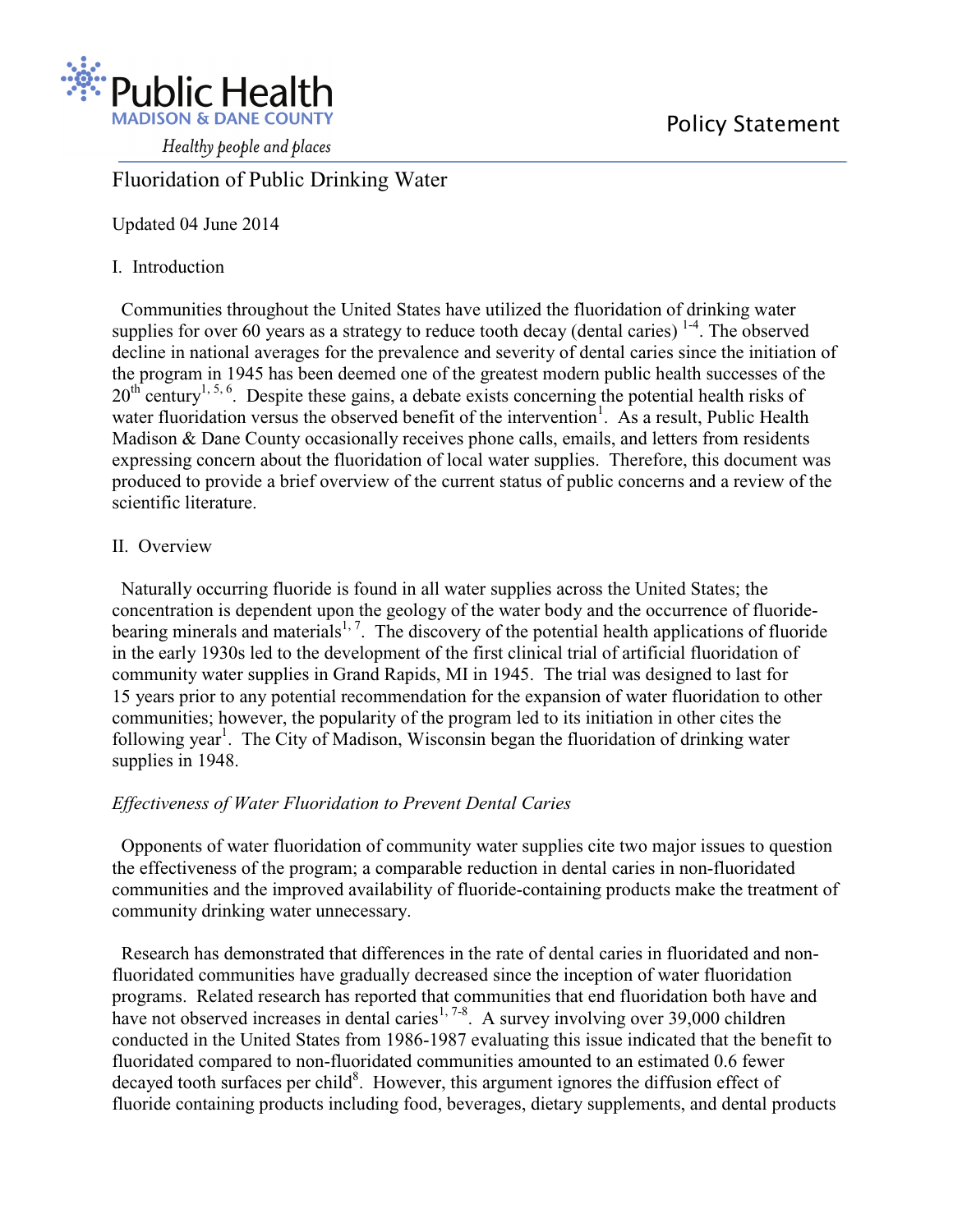that were manufactured in fluoridated communities and sold in non-fluoridated areas<sup>1, 7</sup>. Therefore, the non-fluoridated communities also experience an indirect benefit derived from water fluoridation programs resulting in the comparable reduction of dental caries observed in these areas. This argument also ignores the benefit repeatedly reported when the study populations are classified by income level; larger benefits are observed at lower income levels<sup>3, 9</sup>.

 Oral hygiene has gradually improved in the United States over the past several decades, including the increased use of fluoride-containing dental products such as rinses, toothpaste, and topical gels<sup>8, 9</sup>. However, disparities in use of and access to products and services promoting oral health remain, especially among low socioeconomic status and ethnic populations. The use of water fluoridation has provided an effective and cost efficient method to deliver preventative services to promote oral health to all residents within a community served by municipal water supplies, regardless of socioeconomic status or access to care<sup>6</sup>. Currently, over 200 million Americans are served by drinking water supplies that contain the accepted levels of fluoride to reduce dental caries; the Healthy People 2020 initiative calls for an expansion of this coverage to 79.6% of the population receiving drinking water from public water systems<sup>5, 10, 11</sup>.

#### *Potential Health Concerns*

 The beneficial health effects of exposure to low concentrations of fluoride result from its ability to reduce tooth enamel solubility, decrease acid production of plaque-producing organisms, and promote the remineralization of the enamel<sup>1</sup>. Efforts to prevent or remove community water fluoridation are most commonly motivated by concerns of fluorosis of teeth and bone, increased risk of hip fracture among the elderly, and cancer.

1. Acute fluoride toxicity

This condition has been reported when fluoridated drinking water supplies reach a level of 30ppm<sup>7</sup>. Due to the utilization of well-designed fail-safe equipment, proper maintenance and calibration, and appropriate operating procedures these overdosing incidents are rare in the United States. Symptoms normally occur within hours of exposure and include skin irritation, nausea, vomiting, diarrhea, and muscle weakness. Depending upon severity, observable symptoms resolve quickly following cessation of exposure; approximately. In severe cases, fluoride poisoning may result in cardiac arrest.<sup>12-14</sup>.

2. Dental and skeletal fluorosis

These conditions are well-documented results of prolonged exposure to excess fluoride<sup>1,7-8</sup>. The development of dental fluorosis and skeletal fluorosis are attributed to the toxicokinetic properties of fluoride following exposure. Following ingestion, 75-90% of the compound is absorbed and readily distributed throughout the body<sup>7</sup>. Approximately 35-48% of the absorbed fluoride is retained by the body; an estimated 99% of the compound body burden is stored in the calcium rich areas of the bones and teeth (dentine and enamel)<sup>7, 15</sup>. This pattern of distribution and storage may lead to adverse impacts on the teeth and skeletal systems of individuals chronically exposed to excess natural and/or introduced levels of fluoride in public drinking water supplies<sup>1, 7, 8, 15</sup>.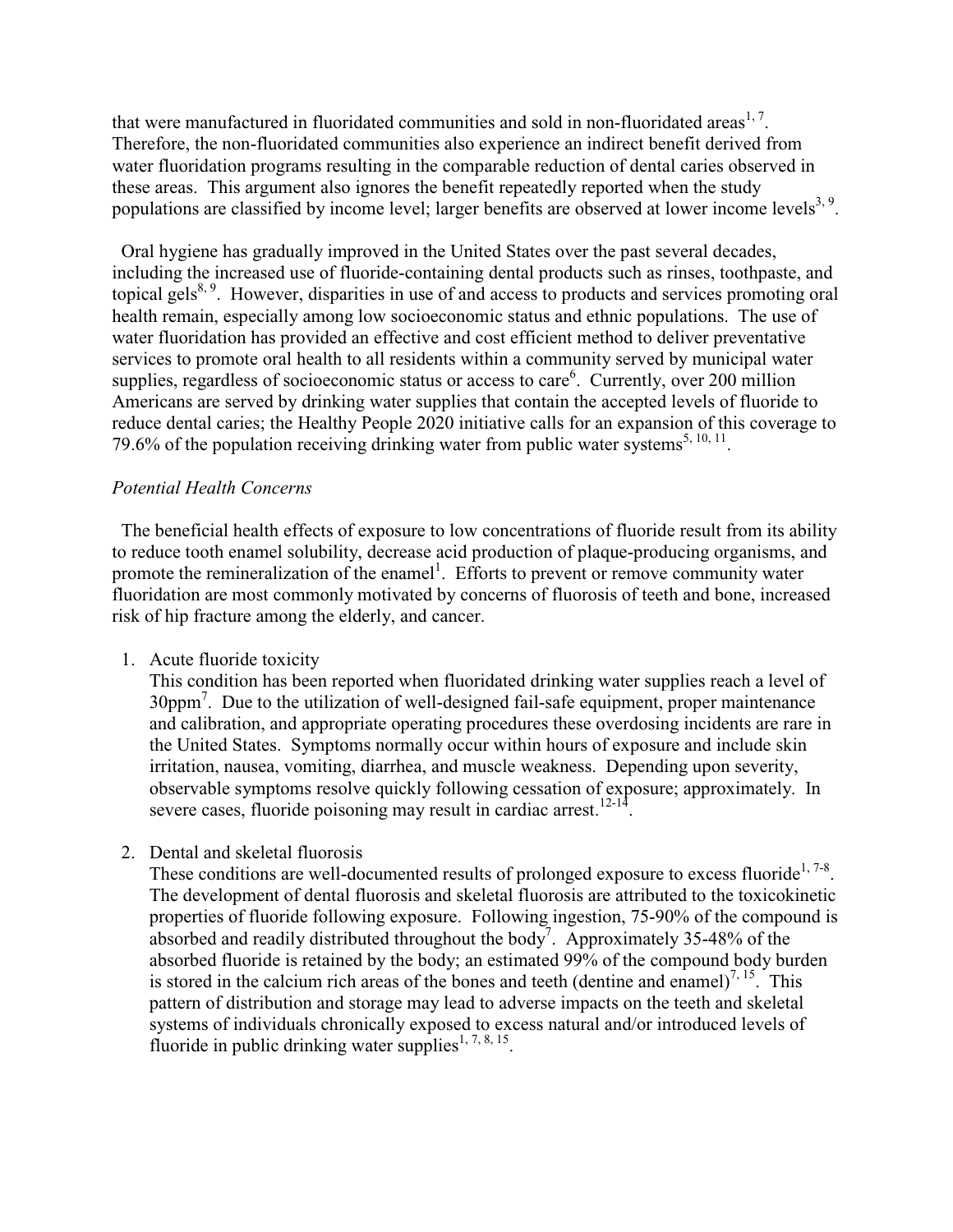Dental fluorosis is characterized by the staining and disruption of normal enamel formation of the teeth; the markings can range from unnoticeable in very mild cases (most common) to brown stains and pitting of the enamel in severe cases (rare)  $1, 7, 15, 16$ . Although severe cases can lead to brittle teeth and more teeth wear, all forms of dental fluorosis are considered by the United States Centers for Disease Control and Prevention (CDC) and the Department of Health and Human Services (DHHS) to be a cosmetic concern rather than an adverse health effect<sup>16</sup>. Reported cases of dental fluorosis have increased in the United States since the widespread initiation of water fluoridation. Prior to the adoption of the program, the prevalence of dental fluorosis was 12-15%; modern rates of this condition have shown reported increases $17-18$ . A study conducted by the CDC reported that an estimated 23% of persons aged 6 to 39 years had a very mild or greater dental fluorosis while approximately 32% of children and adolescents aged 6 to 19 years were reported with the condition. The risk of dental fluorosis development is limited to children 8 years of age or younger; tooth development occurs during this age range and the enamel has not matured and is susceptible to the effects of fluoride when chronically exposed to levels of fluoride larger than 2 ppm; the current optimal level of fluoride recommended for drinking water sources is 0.7 ppm. Children older than 8 years, adolescents, and adults are not susceptible to dental fluorosis $3$ .

Skeletal fluorosis is a disease that is characterized by increased density and brittleness of the skeletal system; the disease occurs in a range of severity dependent upon the level and duration of fluoride exposure. The mildest form of the disease can lead to arthritis-like symptoms including painful joints, limitations in movement, and reduced flexibility. Continual exposure to fluoride concentrations of 5ppm or greater may lead to osteosclerosis<sup>1, 7</sup>. In the most severe cases, skeletal fluorosis can be a crippling disease, confining a patient to a wheelchair. The condition is extremely rare in the United States with only 5 confirmed cases reported in the last 35 years; each of these cases occurred in areas where natural fluoride levels were greater than 20ppm<sup>1</sup>.

3. Hip fracture

Both excessive and inadequate intake of fluoride has been associated with an increased risk of hip fracture among the elderly<sup>1,7-8</sup>. However, two recent studies reported no difference in the rates of hip fracture between fluoridated and non-fluoridated communities at recommended levels of fluoride additive to water supplies $20-21$ .

4. Cancer

According to the World Health Organization (WHO), a large number of studies exploring the issue demonstrate no consistent evidence of any association between the consumption of controlled fluoridated drinking water with an increased risk of cancer<sup>7</sup>.

The majority of the concern about a potential cancer risk associated with the exposure to fluoridated drinking water is the development of osteosarcoma; a rare type of bone cancer typically diagnosed in children and teens in the United States. Similar to other types of cancers, the body of evidence does not display a consistent association between the consumption of drinking water fluoridated at recommended levels and the risk of osteosarcoma. For example, research performed by the Harvard School of Public Health in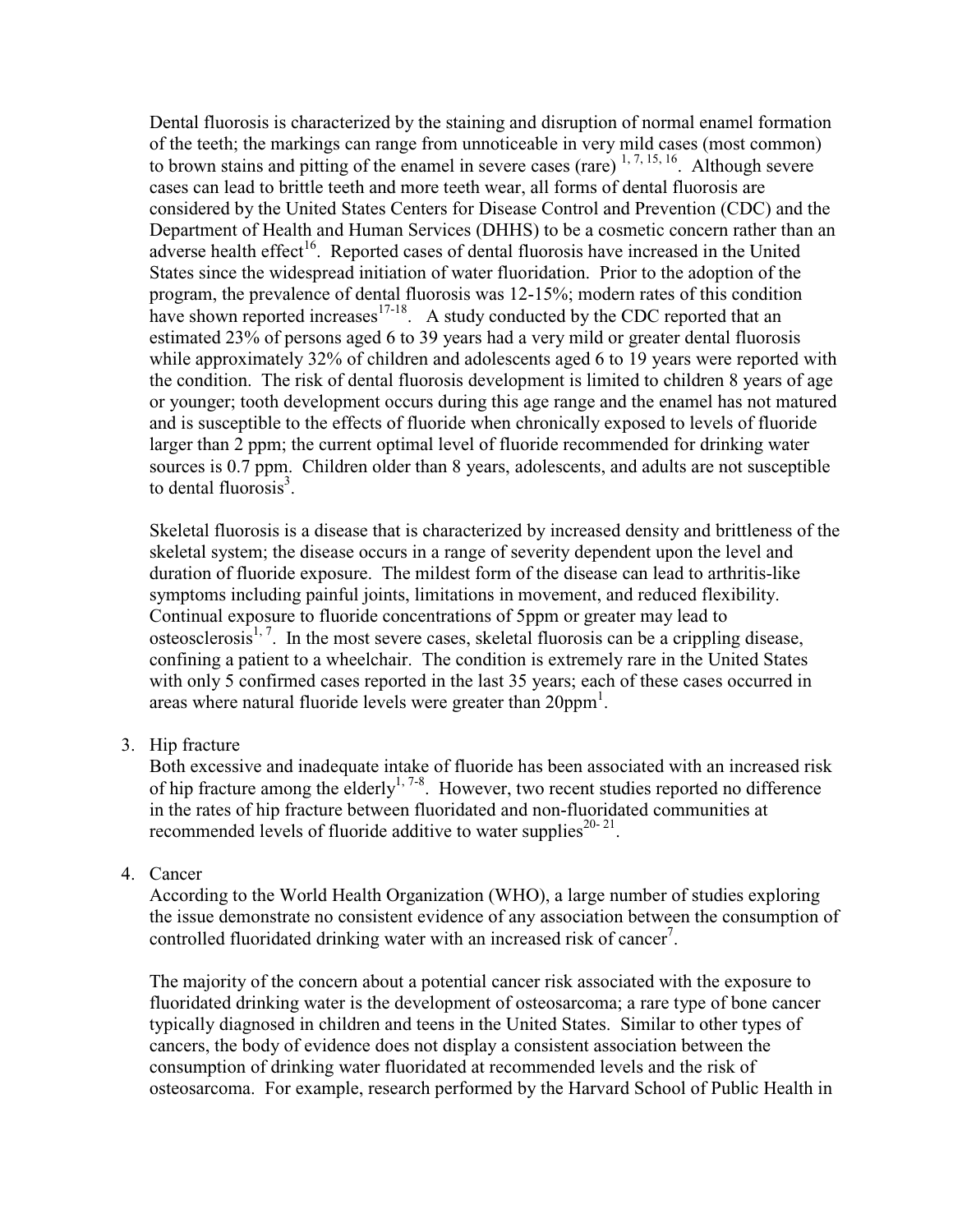2006 reported that water fluoridation was associated with a higher risk of osteosarcoma in males but not females. However, early results from the second half of this investigation did not match the initial findings and the researchers advised caution in interpreting the results. The second part of the Harvard study was published in 2011 and found no association between water fluoridation and osteosarcoma risk<sup>22, 23</sup>.

Two additional recent studies compared rates of osteosarcoma in areas of higher versus lower levels of water fluoridation in the United States and Ireland; neither study reported an increased risk in areas of water fluoridation $^{22}$ .

#### III. Fluoridation Compound Sources and Potential Contaminates

 There are three basic compounds that are utilized for water fluoridation; sodium fluoride, sodium fluorosilicate, and fluorosilicic acid. Each of these compounds is derived from phosphorite rock, a source that is primarily used in the production of phosphate fertilizer<sup>21</sup>. Phosphorite contains a mixture of calcium phosphate, calcium carbonate (limestone), and apatite; the mineral apatite contains approximately 3 to 7% fluoride overall and is considered the primary source of the fluoride used in water treatment<sup>1, 11</sup>. The association of water fluoridation additives and the production of phosphate fertilizer have led to safety concerns by opponents of the intervention<sup>1</sup>. The majority of these concerns center on potential impurities entering the drinking water supply as a result of the water fluoridation; specifically lead, arsenic, and  $radio$ nucleotides $^{8, 11}$ .

 Regulatory processes are in place to protect community water supplies that either restricts and/or prevents the introduction of impurities from the fluoridation of drinking water. The U.S. Environmental Protection Agency (EPA) is responsible for the regulation of drinking water and to assure its safety in accordance with the Safe Drinking Water Act (SDWA). The SDWA requires that all additives used in water treatment plants, including fluoride additives, must meet strict regulatory standards in regards to their production, maintenance, and application. Each additive is subject to a system of standards, testing, and certification by the American Water Works Association (AWWA) and the National Sanitation Foundation/ American Standards Institute (NSF/ ANSI). Testing by the NSF for water quality has demonstrated that the vast majority of fluoride additive samples do not have detectable levels of arsenic derived from the addition of these compounds; water samples that do test positive are much lower than the EPA allowable levels. Other impurities, including lead and radionucleotides, are typically reported at levels lower than the detected arsenic levels<sup> $\overline{1}$ </sup>. Aside from the testing of impurities, the recommended optimum fluoride concentration is 0.7 ppm; these levels are monitored to ensure appropriate concentrations are maintained in communities that fluoridate drinking water supplies<sup>5, 11</sup>.

 The water fluoridation program for the City of Madison currently utilizes hydrofluorosilicic acid as its primary source for the fluoridation of community drinking water supplies. The compound is obtained from Hawkins Chemical, Inc. via an annual renewable contract. In addition to the federal requirements to ensure water quality, the City of Madison Water Utility has also designed and initiated additional safe guards to maintain safe water supplies. Standard operating procedures (SOPs) were designed in cooperation with Public Health Madison and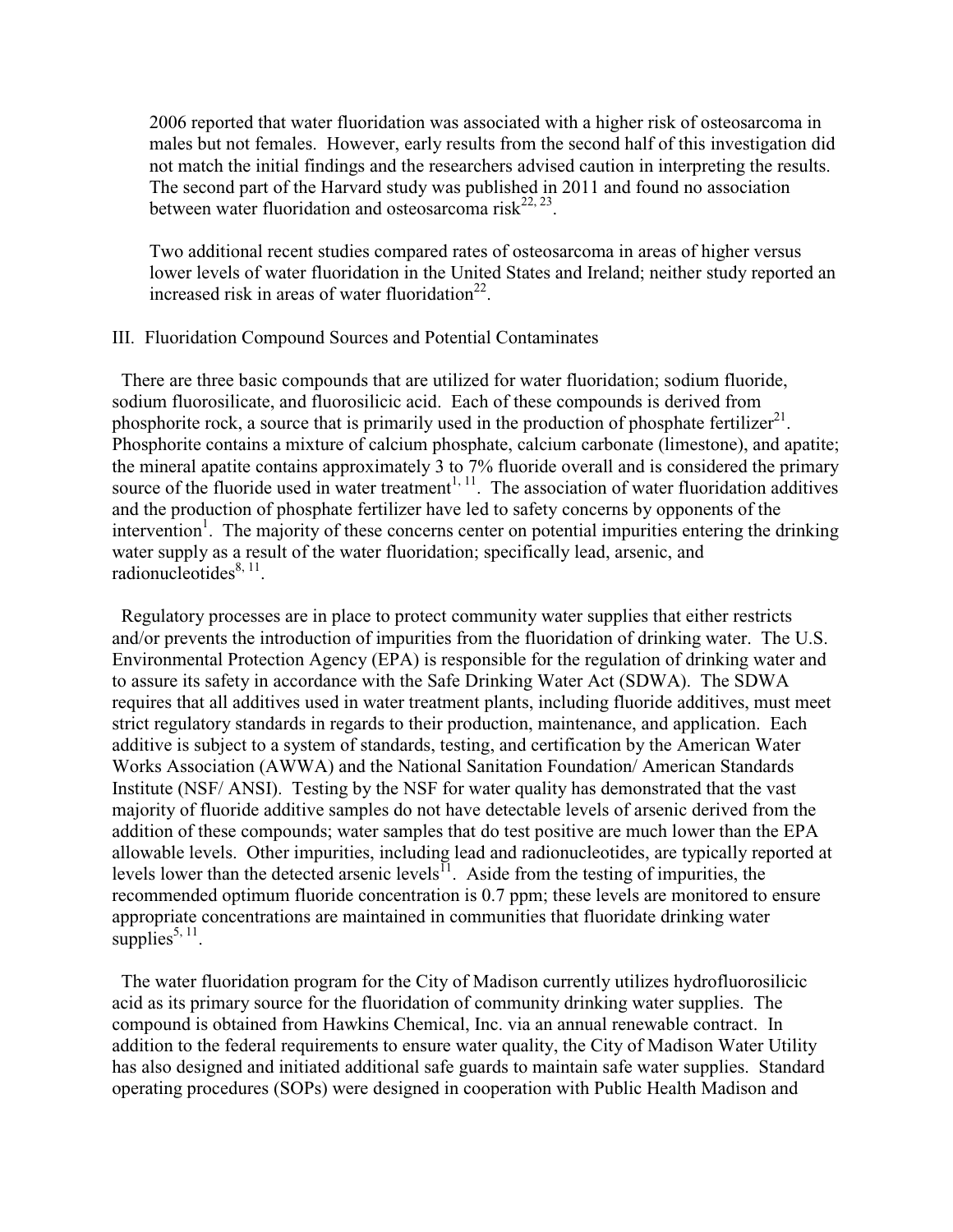Dane County to govern the operation of water fluoridation, routine maintenance of all equipment associated with the fluoridation process, and the daily monitoring of the water fluoride levels to ensure optimal recommended levels of fluoridation. Impurities, including potential impurities introduced by water fluoridation are also monitored in order to ensure that water quality standards are in accordance with regulatory policies; samples are derived from water entering the distribution center which occurs after fluoridation to ensure the accurate reporting of water quality<sup>24</sup>.

### IV. Summary and Recommendations

 The occurrence of dental caries has been substantially reduced in the United States in recent decades, predominately through the widespread use of fluoride. Unfortunately, disparities among low socioeconomic status and ethnic populations are still quite prevalent<sup>2, 5, 7</sup>. This trend has also been reported in Wisconsin. In an oral health screening survey of third grade children conducted for the state during  $2001 - 2002$ , the results demonstrated that these underserved populations reported a disproportionate number of dental caries; racial/ ethnic minority populations were particularly impacted. In this study, the oral health status comparisons demonstrated that approximately 57% of white children sampled during this survey had a history of dental caries while 65% of African American children, 84% of Asian children, and 80% of American Indian children displayed similar findings $^{25}$ .

To reach children and other at-risk populations for dental caries, water fluoridation is still the most efficient method of delivering safe and effective levels of fluoride. Therefore, Public Health Madison and Dane County supports and recommends water fluoridation using the optimum fluoride concentration of 0.7 ppm as recommended by the United States Department of Health and Human Services<sup>5, 10, 26</sup>. However, it should be recognized that drinking water fluoridation is a complex process that must be well monitored and controlled.

Careful review of the scientific literature and consultation with local and national experts has identified no evidence for adverse health effects associated with water fluoridation at recommended levels. While not a health concern, dental fluorosis is, for some, a cosmetic concern. Increased rates of dental fluorosis are due to increased exposure to fluoride containing products found in general US society and are noted in both fluoridated and non-fluoridated communities. This fact and the continued high prevalence of dental caries and associated pain, expense and potentially serious medical consequences make the continuation and expansion of well controlled drinking water fluoridation in the United States a public health imperative.

Prepared by: Jeffery S. Lafferty, Environmental Epidemiologist John Hausbeck, Environmental Health Supervisor Doug Voegeli, Director of Environmental Health Janel Heinrich, Director of Public Health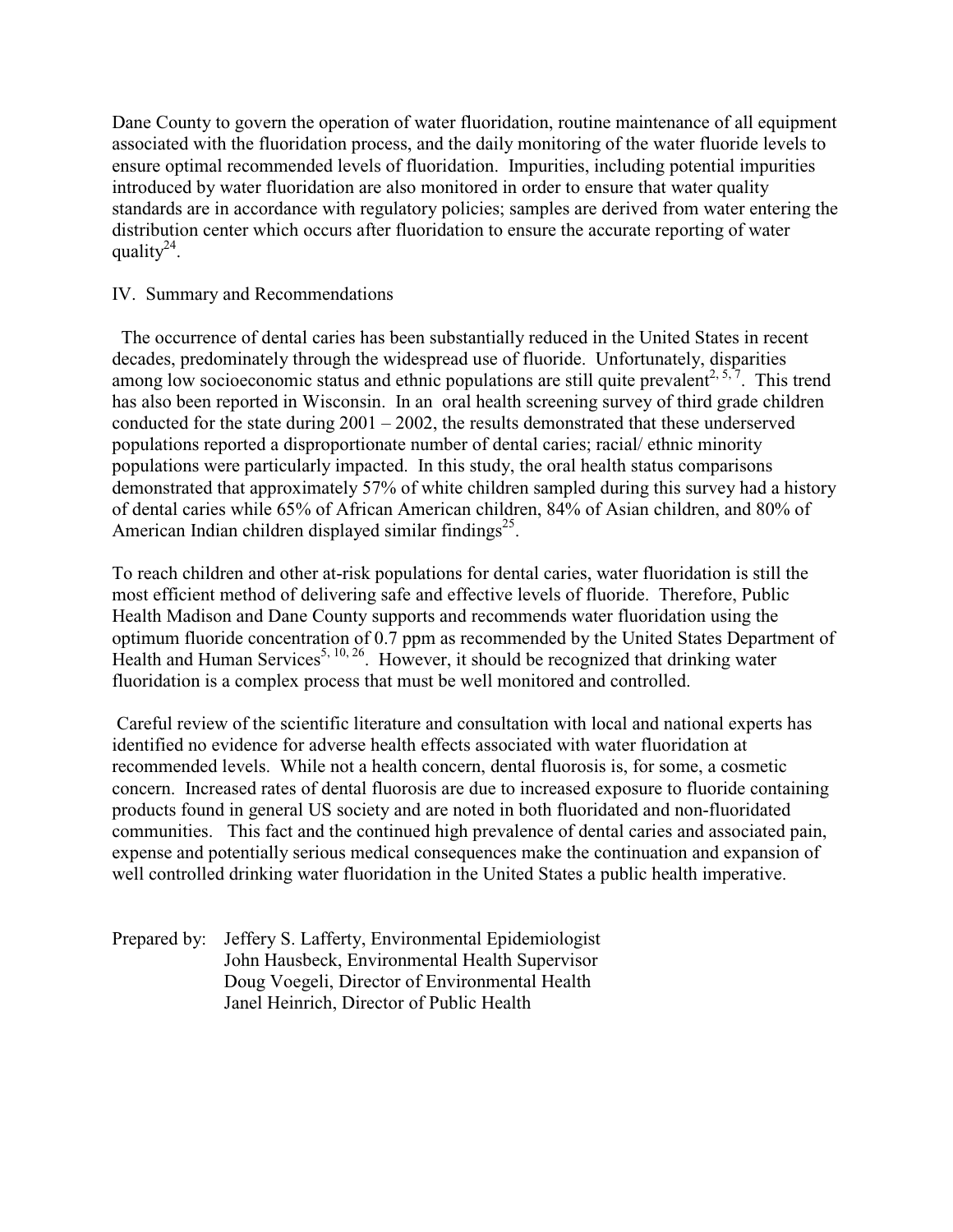V. References

1. Ananian, A, Solomowitz, BH, and Dowrich, IA. (2006). Fluoride: a controversy revisited. *New York State Dental Journal*, 72(3), 14-18.

2. Centers for Disease Control and Prevention. (2008). CDC statement on the 2006 National Research Council (NRC) report on fluoride in drinking water. Retrieved on June 4, 2014 from: http://www.cdc.gov/Fluoridation/safety/nrc\_report.htm

3. Centers for Disease Control and Prevention (2014). Safety. Retrieved on June 4, 2014from: http://www.cdc.gov/fluoridation/safety/index.htm

4. Yeung, CA. (2007). Fluoride prevents caries among adults of all ages. *Evidence Based Dentistry*, 8(3), 72-73.

5. Centers for Disease Control and Prevention. (2013). 2012 water fluoridation statistics. Retrieved on June 04, 2014 from: http://www.cdc.gov/fluoridation/statistics/2012stats.htm

6. Centers for Disease Control and Prevention. (1999). Ten great public health achievements – United States, 1900-1999. *Morbidity and Mortality Weekly Report*, 48(12), 241-243.

7. Fawell, J, Bailey, K, Chilton, J, Dahi, E, Fewtrell, L, and Magara, Y. (2006). Fluoride in drinking water. The World Health Organization. IWA Publishing: London, UK.

8. Connett, P, Connett, E, and Connett, M. (2001). Fluoridation: time for a second look? Retrieved on June 4, 2014 from: http://fluoridealert.org/news/fluoridation-time-for-a-secondlook/

9. American Dental Association. (2005). Study shows oral health improvements but disparities remain. Retrieved on December 17, 2008 from: http://dev.ada.org/4333.aspx

10. Centers for Disease Control and Prevention (2013). Fluoridation basics. Retrieved on June 04, 2014 from: http://www.cdc.gov/fluoridation/basics/index.htm

11. Centers for Disease Control and Prevention (CDC). (2013). Community water fluoridation. Retrieved on June 02, 2014 from: http://www.cdc.gov/fluoridation/statistics/index.htm

12. Hoffman, R, Mann, J, Calderone, J, Trumbull, J, and Burkhart, M. (1980). Acute fluoride poisoning in a New Mexico elementary school. *Pediatrics*, 65(5), 897-900.

13. Vogt, RL and Witherell, L. (1982). Acute fluoride poisoning associated with an on-site fluoridator in a Vermont elementary school. *American Journal of Public Health*, 72, 1168-1171.

14. Gessner, BD, Beller, M, Middaugh, JP, and Whitford, GM. (1994). Acute fluoride poisoning from a public water system. *New England Journal of Medicine*, 330(2), 95-99.